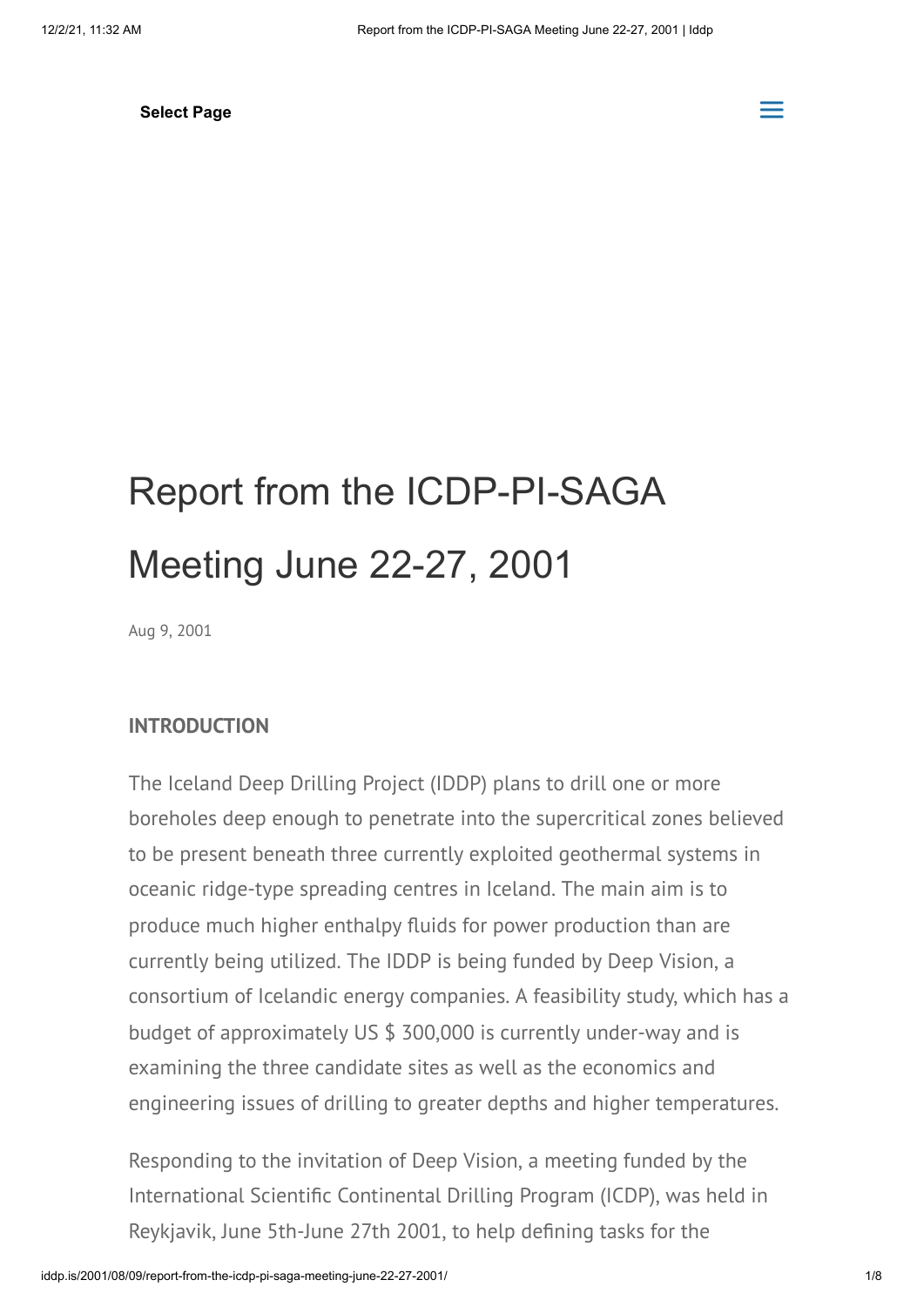feasibility study and to begin planning a scientific program to take advantage of the IDDP borehole (see list of participants, Appendix 1). A **Science Applications Group of Advisors (SAGA)** with both Icelandic and international membership (see Appendix 2) has been formed to formulate and oversee these plans.

Iceland is a particularly favourable location for research on very high enthalpy fluids. It is hoped that such fluids can be produced at high flow rates. In Iceland the repeated seismicity and volcanic activity in the rift environments create high permeability and high temperatures at drillable depths. Temperatures greater than 300°C are commonly encountered in wells drilled to depths of 2 km in

high-temperature geothermal fields in Iceland. The likely existence of permeable regions in brittle basaltic rock at supercritical temperatures at still greater depths beneath the candidate geothermal fields is inferred from the distribution of hypocentral depths of seismic activity that continues to below about 5 km depth. These circumstances are the product of the special geological environment of Iceland, a coincidence of a mantle plume with the divergent plate boundary at the mid-Atlantic Ridge. Thus the IDDP offers the international geoscience community a unique opportunity to:

- investigate the magmatic and fluid circulation character of the Mid-Atlantic Ridge (on land), and
- study and sample fluids at supercritical conditions.

These aspects of high-temperature hydrothermal systems have rarely been available for direct observation. **SAGA** convened panels on **drilling techniques**, on **geosciences**, and on the **pilot plant**. (see Appendix 3)

#### DRILLING PANEL

The assignment of the drilling panel was to evaluate a drilling strategy to meet the engineering goals, and to consider the additional steps and the costs involved of also meeting the science goals. After a description of the workplan and division of responsibilities by S. Thorhallsson, the panel on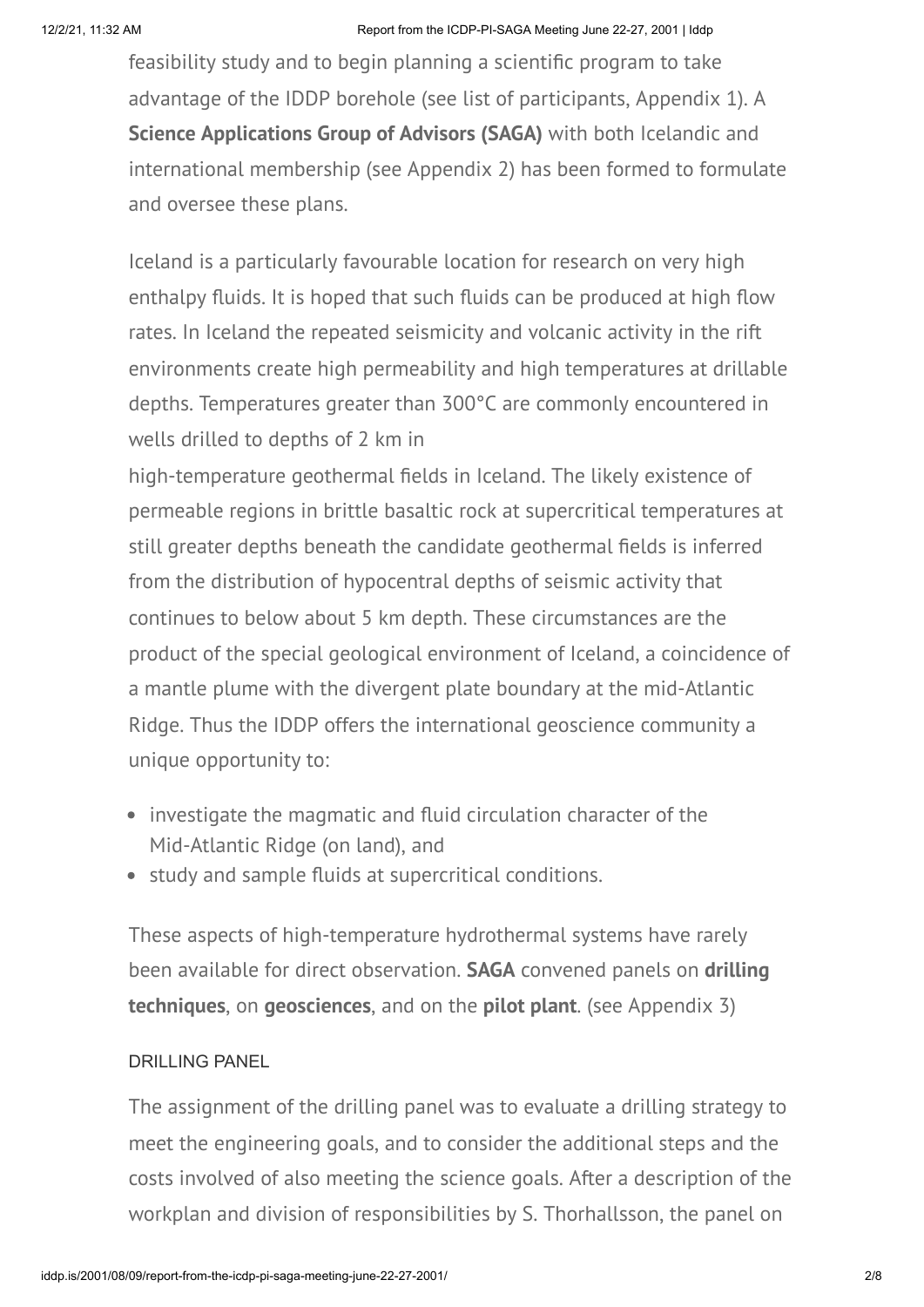drilling technique, with advice from other panels on the likely ranges of depth, temperature, fluid pressure and

fluid composition in the supercritical regime, considered a wide range of options for achieving the engineering and scientific requirements of the IDDP. These options included drilling:

- a "standard", albeit deeper, production well drilled with conventional geothermal technology with limited spot coring at casing points, near major stratigraphic boundaries, and within reservoir rocks
- a "standard" production well as in (A), above, with wireline sidewall coring to interpolate between conventional cores
- a cored pilot slim hole, followed by reaming out the hole to a production-diameter well using "hybrid" rotary-coring technology
- two wells, one a cored slim hole for science and the other a "standard" production well for engineering,
- a "standard" production well to 3.5 km depth and then continuously core a slim hole 1-1.5 km deeper using hybrid rotary-coring technology.

A schematic overview of the 5 options above is presented in Figure 1.

During discussion by the SAGA committee, a strong consensus emerged that option E offers the best compromise to meet both the engineering and science goals within realistic budget constraints. The largest drilling rig currently in Iceland ("Jötunn") has the capacity to drill and case a production hole as deep as 3.6 km. A continuous coring system with topdrive, such as the DOSECC coring rig, used successfully in a number of scientific drilling projects in the USA, could then be adapted to Jötunn, or to a similar rig, to deepen and core a slim hole into the supercritica zone. If flow testing this slim hole proved successful, sufficient information for proof of the concept of producing energy from supercritical conditions would be obtained. At the same time the science program would obtain abundant data and samples from the supercritical regime and rock samples from the deeper part of the Icelandic late Quaternary – Holocene Rift zone.

**GEOSCIENCE PANEL**. The assignments of the geoscience panel were firstly to develop criteria for evaluation of three candidate sites which have been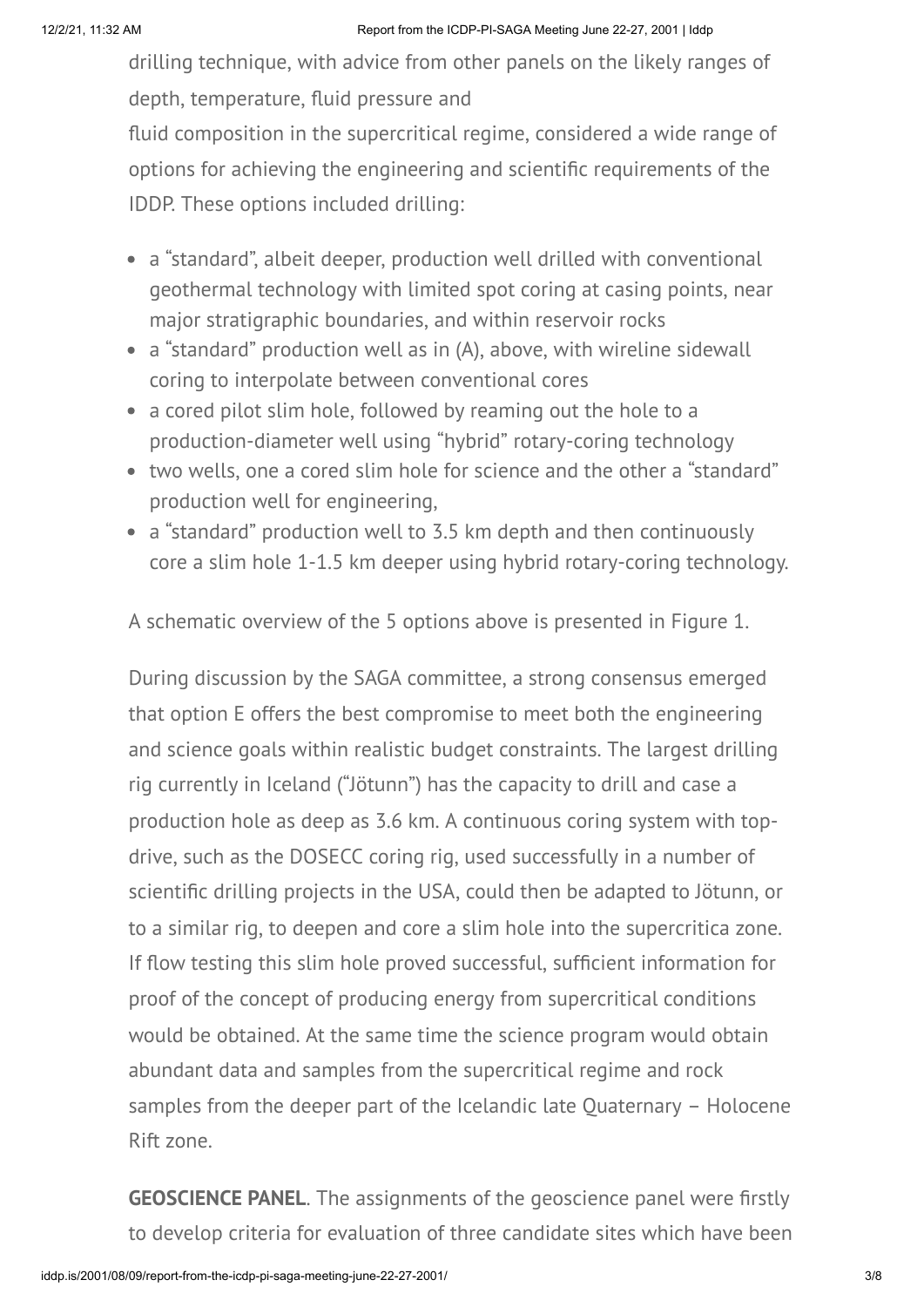proposed for the IDDP, and secondly to develop a basic science program essential to the scientific success of the project. The three geothermal systems of Reykjanes, Krafla and Nesjavellir were considered as candidate sites from both geoscientific and environmental perspectives. Given what we know at present of these systems, supercritical conditions are almost certainly likely to be found at drillable depth at all three sites. The current production zone at the Nesjavellir geothermal field, at the north side of the Hengill Central Volcano, was provisionally ruled out for environmental reasons. However, two 2 km-deep exploratory wells will be drilled in the south side of the Hengill volcano this summer. Depending on the findings from these wells, the Hengill area remains a candidate site for the IDDP.

Table 1, under the heading Drilling Target, summarizes findings of the Geoscience Panel with respect to the criteria for evaluation of the candidate sites. In the upper part of the Table are the best estimates of the anticipated conditions likely to be encountered at depths at the three candidate sites. At Hengill and Krafla, target temperatures of 500°C are sought which should be well into the supercritical zone at 5 km depth and 4 km depth respectively. At the Reykjanes geothermal system the produced fluid is evolved sea-water so that it is deemed advisable to avoid fluids at temperatures high enough to result in deposition of salt in the well during production. This requires target temperatures below 420°C.

Potential problems are listed below the statements about the drilling target at each site. Environmental restrictions are probably more likely at Krafla than at Reykjanes, but more information about possible environmental restrictions at Hengill is necessary.

The panel recommends that the focus of a basic, essential, minimum science program should be on the deeper hotter supercritical part of the borehole, but not to the total exclusion of the upper cased production well. A minimum program in the production well should include collection of drill cuttings for petrological study, and at each casing point, logging,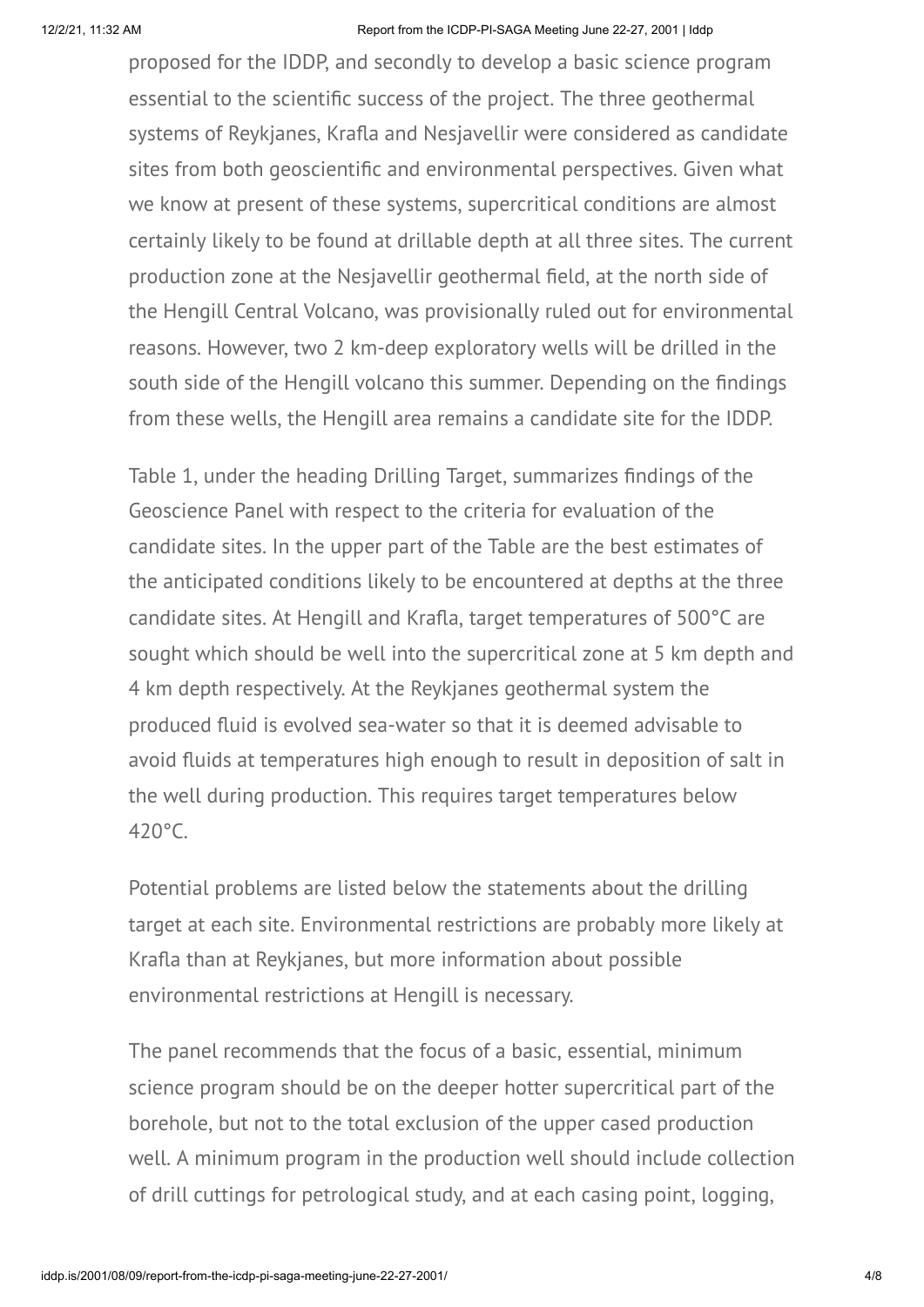obtaining spot cores, and determining the state of stress by hydrofracturing and the use of borehole televiewer.

In the continuously cored part of the well, below the production casing, real-time study of fluid inclusions and mineral assemblages while drilling could be used to help identify the proximity of the supercritical zone. Taking advantage of any massive loss zones, slim hole logging of this deep zone should be attempted. Similarly extensive fluid sampling and flow testing of loss zones in the supercritical regimes should be an important goal of the program for both engineering and scientific reasons.

A number of activities during the feasibility study were also discussed. These included mapping earthquake hypocentres and determining focal mechanisms in the candidate sites and setting up a working group of geochemists to estimate likely chemical parameters of the fluid to help design the fluid handling system, as well as for environmental contingency planning.

**PILOT PLANT PANEL.** Until more is known about the nature and volume of fluids likely to be produced from this borehole, the main objective of the pilot plant must be to obtain as much data and information as possible on the fluid and its properties. On the basis of this information further plans for utilizing the fluid will be laid out. Thus the panel suggests a pilot plant in steps where the first step is designed to be as simple and flexible as possible. At Reykjanes the target is a brine at 380-420°C containing 3-5 % by weight salt with an enthalpy of 2000 kJ/kg or higher. Because the critical point is elevated to higher temperatures and pressures by increased salinity, a supercritical zone may not be present at this tempererature. At Hengill and Krafla the target is 450-500°C fluid with an enthalpy of 3000 kJ/kg, possibly containing 0.1-0.2 % by salt. However, there is a high uncertainty about the P, T and chemical composition, and the likelihood of encountering acid fluids which would present technical and environmental hazards. The panel finds it of highest priority to carry out a chemical study of the expected conditions of the supercritical fluid.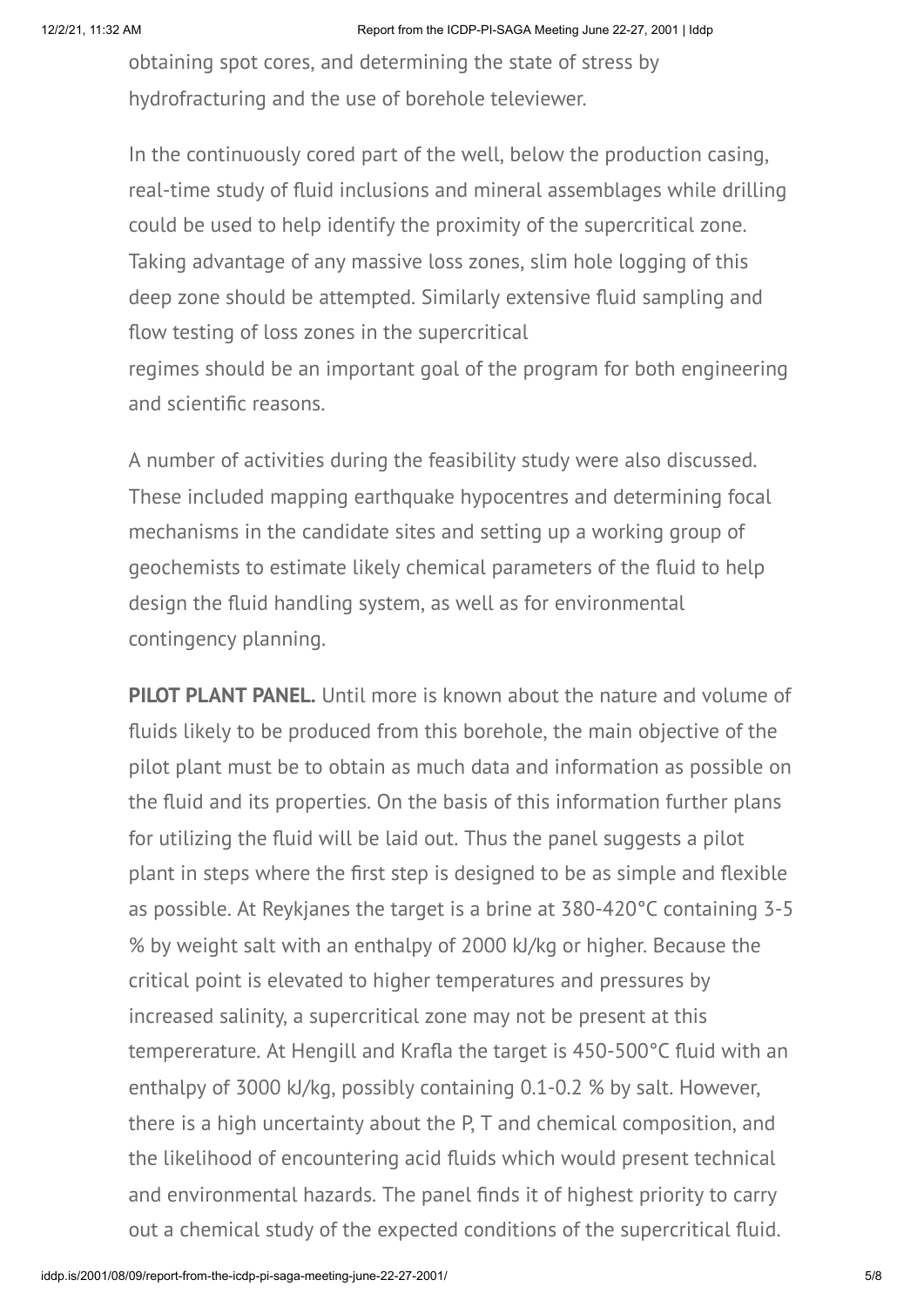The study should also address the possibility of discharging such fluid to the surface without the risk of rapid plugging of the well.

The preliminary design centres on a downhole tubing system consisting of a suspended solid liner to convey the fluid to the surface to allow fluid sampling at the surface and studies of corrosion and scaling downhole. In this preliminary design only low mass flows are planned. In this way the properties of the fluid can be investigated and the danger of scaling assessed without risking plugging the well. When the properties of the fluid have been established, more extensive surface installations will be required to further explore the possibilities of utilization and process design, for both energy and chemical production. Also at this stage the production part of the well could be readied for more extensive flow testing for scientific, chemical engineering, and reservoir engineering purposes.

### **GENERAL CONSIDERATIONS**

#### **Funding.**

Assuming that the feasibility study is favourable, for example that it appears that supercritical fluid can be produced, and that the chemical study shows that it is likely the supercritical fluid can be discharged to the surface without a high risk of plugging the well in a short time, the SAGA committee endorses the principle that the Deep Vision Group should fund activities that are primarily for the engineering requirements of a production well. On the other hand, the science program should seek funding for the incremental costs of engineering and drilling which is primarily for the science program. Negotiations on cost sharing where activities achieve both engineering and science purposes might be envisaged.

## **Source of Science Funding.**

The funding of the basic science activities can be divided into two parts, firstly the incremental costs of drilling the well due to science activities, and secondly the cost of the science itself. The SAGA committee will seek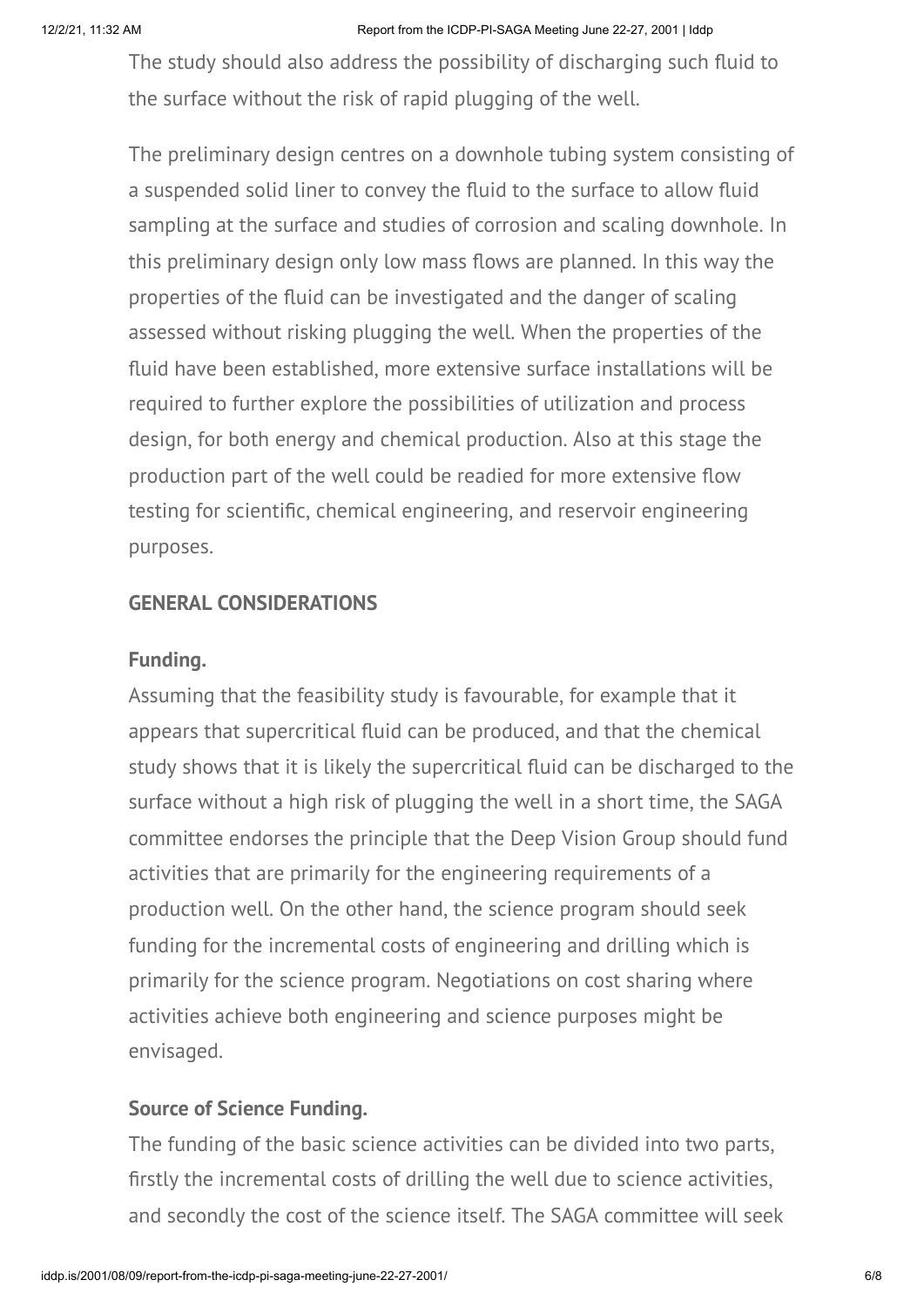to fund incremental engineering costs, and the basic science program, including curation and distribution of samples and data, by submitting proposals to international and national funding agencies. The committee will also solicit proposals from international investigators to develop a well rounded and focused science program beyond the basic on-site activities mentioned above. The committee will also welcome for review various add-on scientific projects that might be proposed.

A wide ranging discussion of possible funding sources included the International Continental Scientific Drilling Program, the Integrated Ocean Drilling Program, the European Union, the European Science Foundation, and the Ridge program of the US National Science Foundation, among others.

A science workshop on the IDDP is planned to be held in Reykjavik on March 15th-22nd 2002 with 50-75 participants. A meeting of SAGA will be held immediately after the workshop. A supplement to the ICDP funding would be desirable for this workshop. By the end of July this year, a notice requesting expressions of interest and one page science preproposals will be issued, with the deadline of November 1st. SAGA will review preproposals and issue invitations for the workshop early in January 2002. Consideration of submitting a second request for funding to the ICDP in January 2002 is still an open issue.

If drilling is to begin early in 2004, major proposals seeking funds for the science program and associated engineering should be submitted in late 2002 and early 2003 (see table 2). Finally, the members of SAGA are encouraged to publicize internationally the scientific opportunities of participating in the Iceland Deep drilling Project (IDDP).

## Recent Posts

[Season Greetings 2020](http://iddp.is/2020/12/20/season-greetings-2020/) December 20, 2020 [Season Greetings](http://iddp.is/2019/12/21/season-greetings-2/) December 21, 2019